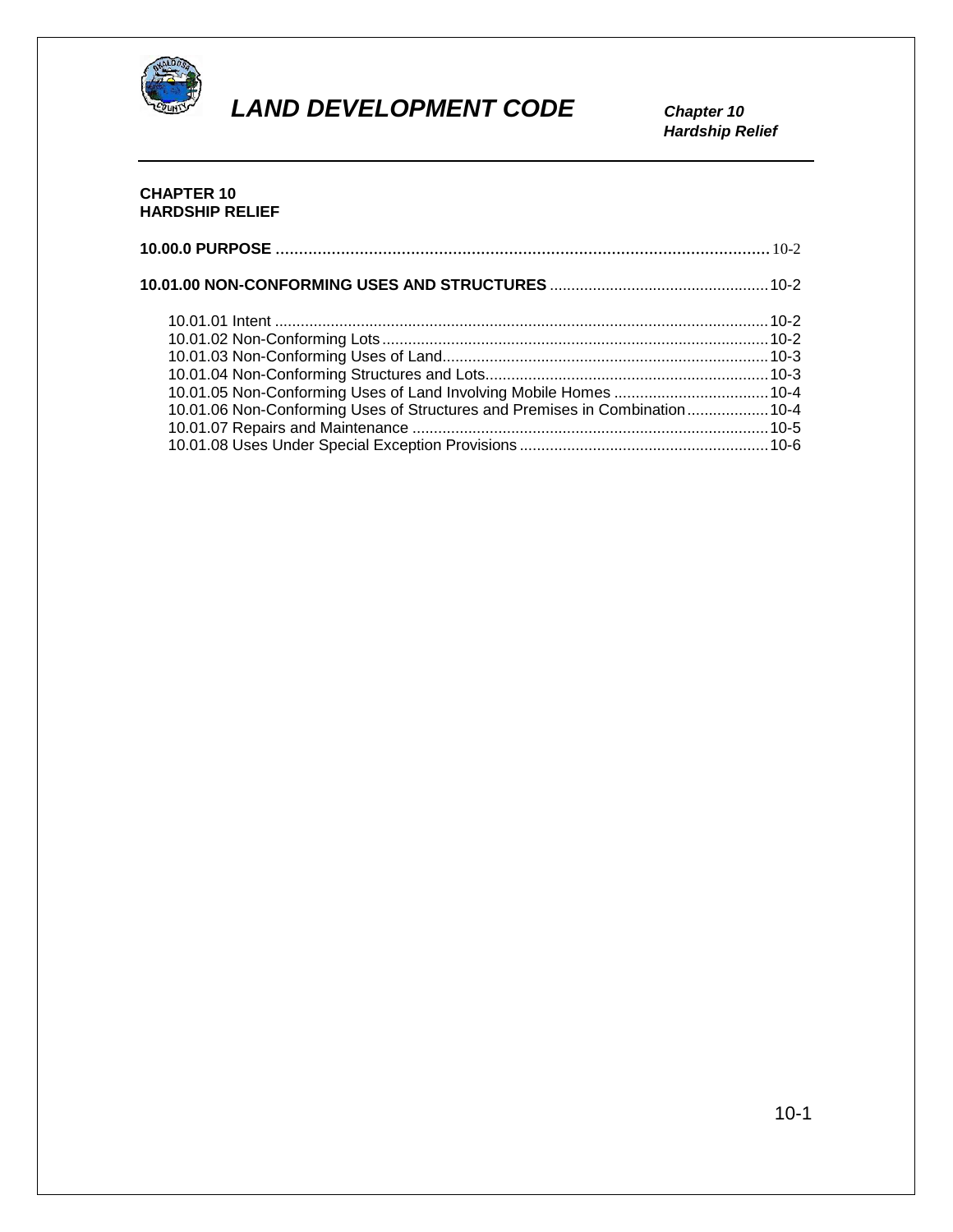

 *Hardship Relief*

### **CHAPTER 10 HARDSHIP RELIEF**

**10.00.00 PURPOSE:** The purpose of this chapter is to provide mechanisms for obtaining relief from the provisions of this code where hardship would otherwise occur.

#### **10.01.00 NON-CONFORMING USES AND STRUCTURES.**

#### **10.01.01 Intent:**

- 1. Within the districts established by this ordinance, or amendments that may later be adopted there exists:
	- a. Lots;
	- b. Structures;
	- c. Uses of land and structures; and
	- d. Characteristics of use which were lawful before this ordinance was passed or amended, but which would be prohibited, regulated, or restricted under the terms of this ordinance or future amendment. It is the intent of this ordinance to permit these non-conformities to continue until they are removed, but not to encourage their survival. It is further the intent of this ordinance that non-conformities shall not be enlarged upon, expanded or extended, or be used as grounds for adding other structures or uses prohibited elsewhere in the same district.
- 2. Non-conforming uses are declared by this ordinance to be incompatible with permitted uses in the districts involved. A non-conforming use of structure and land in combination shall not be extended or enlarged after passage of this ordinance, or by the addition of other uses, of a nature which would be prohibited generally in the district involved.
- 3. Wherever the words or phrases "this ordinance was passed", "effective date of adoption" or similar phrases are used in this ordinance regarding the zoning district regulations, the meaning shall be the effective date of adoption, which is March 11, 1974 for Residential zoning districts, and July 10, 1990 for the Agricultural zoning districts.
- 4. The requirements of this chapter shall only apply to that structure where the nonconformity actually exists. In situations where a legal, nonconforming accessory structure exists on the same lot or parcel with a conforming principle structure the conforming principle structure may be expanded or enlarged without regard to the nonconformity of the accessory structure; provided such enlargement or expansion meets the zoning requirements of the zoning district involved. Any accessory structure constructed or installed before March 11, 1974 is a legal, nonconforming structure. There shall be no expansion or enlargement of any nonconforming structure unless and until a variance is obtained as prescribed in Chapter 11 of this Code.

#### **10.01.02 Non-Conforming Lots.**

1. In any district in which single-family dwellings are permitted, a single-family dwelling and customary accessory buildings may be erected on any single lot of record, that was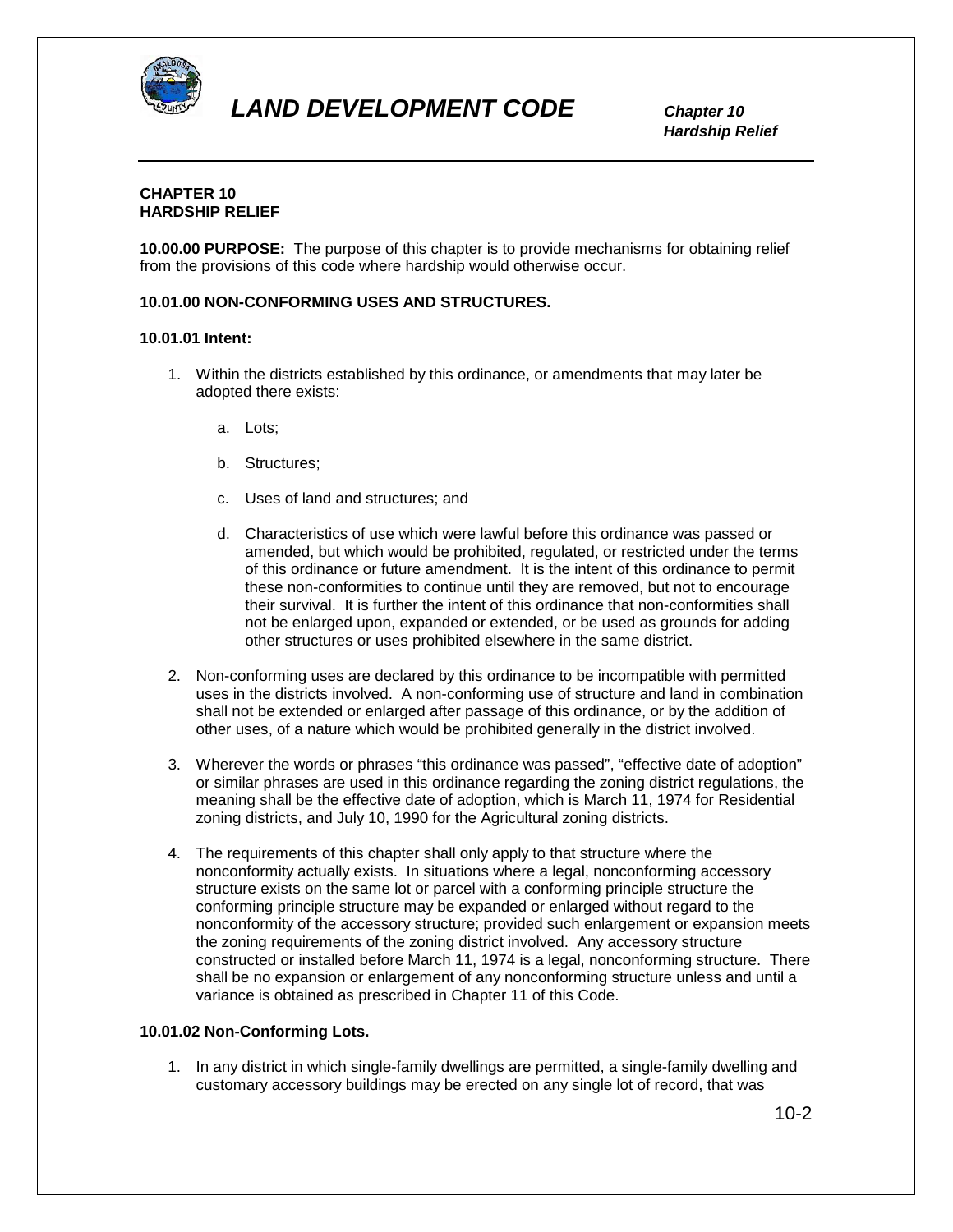

 *Hardship Relief*

divided in compliance with the ordinance in effect at the time of its division, in a recorded subdivision or a lot in an unrecorded plat that was surveyed and described by a metes and bounds description prior to the effective date of this ordinance, not withstanding limitations imposed by other provisions of this ordinance. This provision shall apply even though such lot fails to meet the requirements for an area or width, or both, that are generally applicable in the district. Variance of setback requirements shall be obtained only through action of the Board of Adjustment.

- 2. Reference other chapters of this ordinance for requirements for subdivisions and exceptions.
- 3. No such non-conforming lot may be enlarged or altered in a way which increases its nonconformity, but any lot or portion thereof may be altered to decrease its non-conformity.

**10.01.03 Non-Conforming Uses of Land (or Land with Minor Structures Only):** Where at the time of the effective date of this ordinance, lawful uses of land existed which would not be permitted by the regulations imposed by this ordinance, and where such use involved no individual structure with a replacement cost exceeding one thousand (1,000) dollars, the use may be continued so long as it remains otherwise lawful, provided:

- 1. No such non-conforming use shall be enlarged or increased nor extended to occupy a greater area of land than was occupied at the effective date of adoption of this ordinance;
- 2. No such non-conforming use shall be moved in whole or in part to any portion of the lot or parcel other than that occupied by such use at the effective date of the adoption of this ordinance;
- 3. If any such non-conforming use of land ceases for any reason for a period of more than six (6) months, any subsequent use of such land shall conform to the regulations specified by this ordinance for the district in which such land is located; and
- 4. No additional structure not conforming to the requirements of this ordinance shall be erected in connection with such non-conforming use of land.

**10.01.04 Non-Conforming Structures and Lots:** Where a lawful structure existed at the effective date of this ordinance that could not be built under the terms of this ordinance by reason of restrictions of area, lot coverage, height, yards, its location on the lot, or other requirements concerning the structure, such structure may be continued so long as it remains otherwise lawful, subject to the following provisions:

1. No such non-conforming structure may be enlarged or altered in a way which increases its non-conformity, but any structure or portion thereof may be altered to decrease its nonconformity. Such non-conforming structure may only be enlarged or altered if all proposed changes or additions conform to the regulations specified by ordinance for the residential zoning district in which both structure and lot are located, provided the structure was erected prior to the effective date of ordinance 74-4, which is March 11, 1974. Should the nonconforming structure be located in an Agricultural zoning district, the effective date of ordinance 91-1, as amended will apply which is July 10, 1990. The burden of proof shall be on the applicant to provide such documentation to the Planning and Inspection Department. Documentation shall include all or a combination of the following: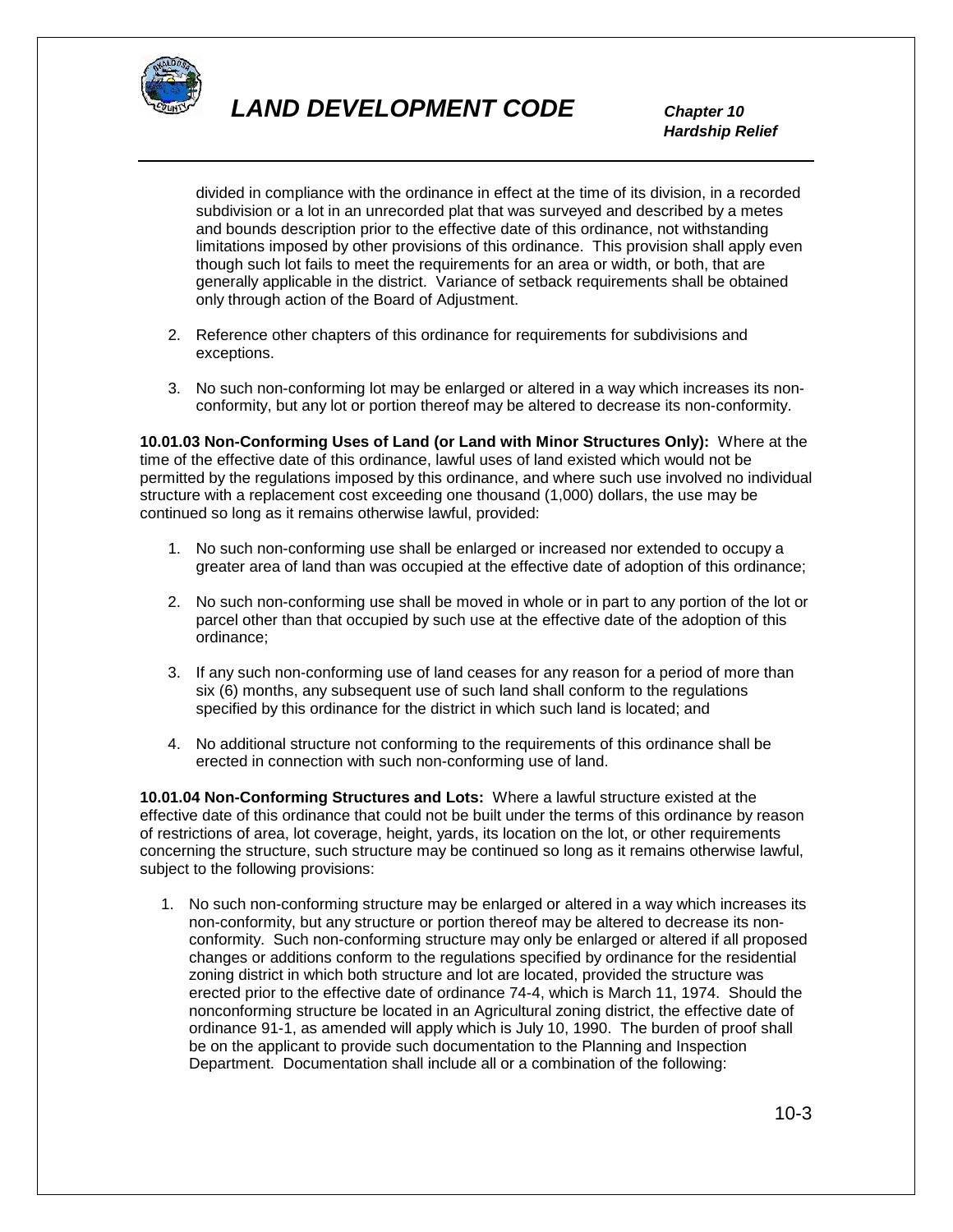

 *Hardship Relief*

- a. Property Appraiser's official statement or record.
- b. Aerial photographs prior to the effective date, which clearly depict the structure.
- c. Utility service connection and/or proof of service to the structure for water, sewer, gas, or electricity.
- d. Affidavits from previous owners identifying approximate date of construction of the structure.
- 2. Should such non-conforming structure or non-conforming portion of structure be destroyed by any means to an extent of more than seventy-five (75) percent of its replacement cost at time of destruction, it shall not be reconstructed except in the exact dimensions as it existed on the date of its destruction with due diligence, provided, however, if and when the principal place of residence is destroyed be accidental fire, hurricane, tornado, or other act of God, the homeowner may rebuild the residence to original type and size of structure; or the home owner or mobile home owner may rebuild or replace with a superior type of material; provided the new construction conforms to dimensions previously existing.
- 3. Should such structure be moved for any reason to any district whatever, it shall thereafter conform to the regulations for the district in which it is located after it is moved.
- 4. No such non-conforming lot may be enlarged or altered in a way which increases its nonconformity, but any lot or portion thereof may be altered to decrease its non-conformity.

**10.01.05 Non-Conforming Uses of Land Involving Mobile Homes:** Where, at the time of passage of this ordinance, lawful use of land exists which would not be permitted by the regulations imposed by this ordinance and where such use involves mobile homes, the use may be continued so long as it remains otherwise lawful, provided:

- 1. No additional mobile homes shall be located on any parcel in excess of the number of mobile home sites, consisting of the appropriate slabs and utility connections which were in existence at the effective date of this ordinance. When replacing mobile homes the applicant must ensure that the new mobile home will meet the current setback requirements applicable for the zoning district in which the property is located. All mobile homes manufactured on or after July 13, 1994 must be approved for Wind Zone II or III found on the data sheet affixed to mobile homes. Mobile homes shall be skirted, anchored, and connected to utilities in accordance with manufacturer requirements or with current requirements of applicable building and construction codes.
- 2. If any individual mobile homes located on any parcel or lot of record shall be moved for more than a period of six (6) months, any subsequent use of such land shall conform to the regulations specified by this ordinance for the district in which such land is located;
- 3. These regulations are not intended to prohibit the continued operation of existing mobile home or trailer parks as of the effective date of this ordinance and such parks are expressly permitted to continue operation in the manner conducted prior to the effective date of this ordinance;

**10.01.06 Non-Conforming Uses of Structures and Premises in Combination:** If lawful use involving individual structures with a replacement cost of one thousand (1,000) dollars or more, or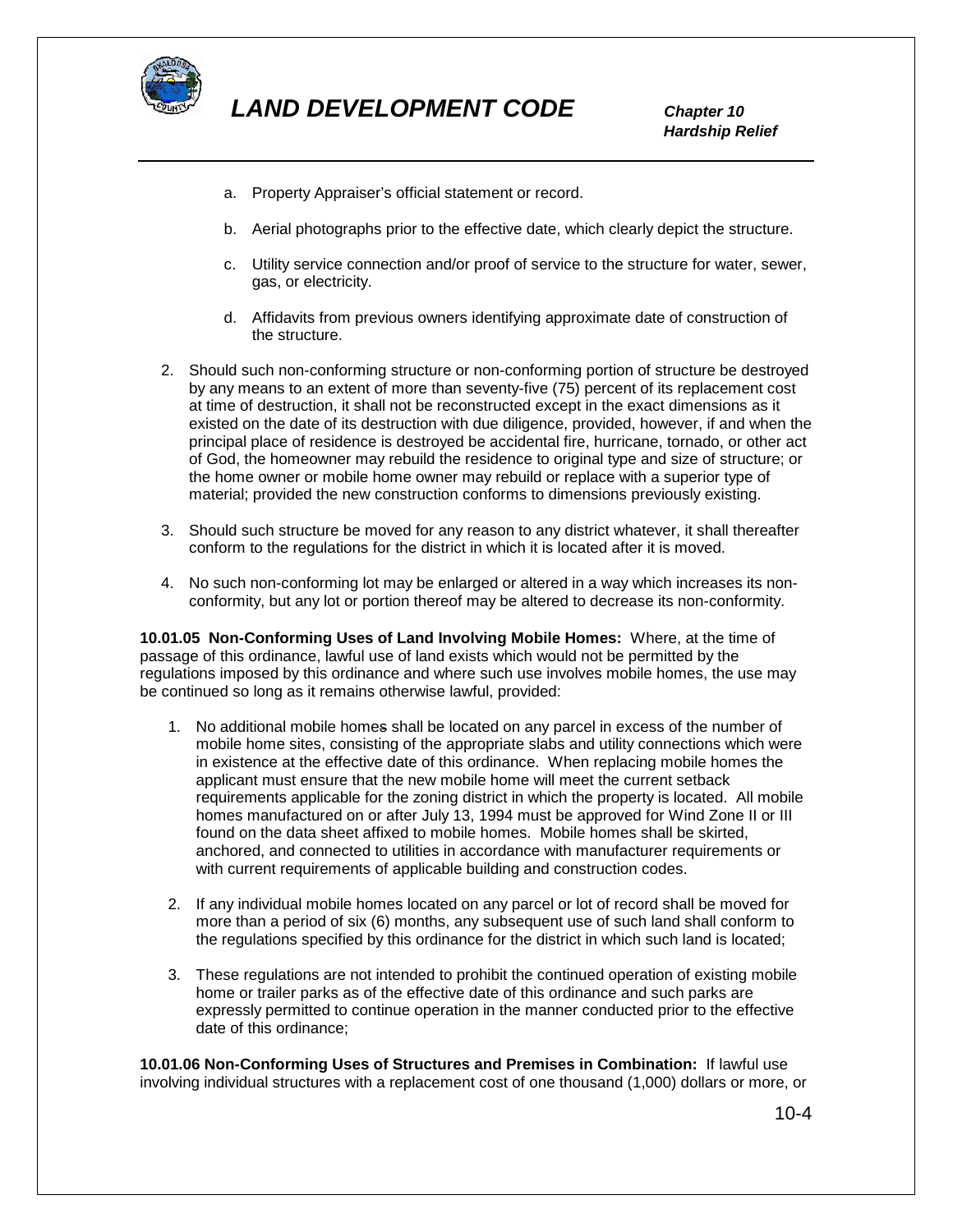

 *Hardship Relief*

if structures and premises in combination exist at the effective date of this ordinance, that would not be allowed in the district under the terms of this ordinance, the lawful use may be continued so long as it remains otherwise lawful, subject to the following provisions:

- 1. No existing structure devoted to a use not permitted by this ordinance in the district in which it is located shall be enlarged, extended, constructed, reconstructed, moved, or structurally altered except in changing the use of the structure to use permitted in the district in which it is located.
- 2. Any non-conforming use may be extended throughout any parts of a building which were manifestly arranged or designed for the use at the time of adoption or amendment of this ordinance, but no use shall be extended to occupy any land outside the building.
- 3. If no structural alterations are made, any non-conforming use of a structure or structure and premises, may be changed as a special exception to another non-conforming use provided that the Board of Adjustment, either by general rule or by making findings in the specific case, shall find that the proposed use is equally appropriate or more appropriate to the district than the existing non-conforming use. In permitting the change, the Board of Adjustment may require appropriate conditions and safeguards in accord with the provisions of this ordinance.
- 4. When a non-conforming use of a structure, or structure and premises in combination is discontinued or abandoned for six (6) consecutive months (except when government action impeded access to the premises), the structure or structures and premises in combination shall not thereafter be used except in conformity with the regulations of the district in which it is located.
- 5. Where non-conforming use status applies to a structure and premises in combination, removal or destruction of the structure shall eliminate the non-conforming status of the land. Destruction for the purpose of this section is defined as damage to an extent of more than seventy-five (75) percent of the replacement cost at the time of destruction.

#### **10.01.07 Repairs and Maintenance.**

- 1. On a non-conforming structure or portion of a structure containing a non-conforming use, work may be done in any period of twelve (12) consecutive months on ordinary repairs, or on repair or replacement of non-bearing walls, fixtures, wiring, or plumbing, to an extent not exceeding twenty-five (25) percent of the current replacement cost of the nonconforming structure or non-conforming portion of the structure as the case may be, provided that the cubic content existing when it became non-conforming shall not be increased.
- 2. If a non-conforming structure or portion of a structure containing a non-conforming use becomes physically unsafe or unlawful due to lack of repairs and maintenance, and is declared by any duly authorized official to be unsafe or unlawful by reason of physical condition, it shall not thereafter be restored, repaired, or rebuilt except in conformity with the regulations of the district in which it is located, and except residential structures may be rebuilt to the same dimensions in accordance with current building codes.